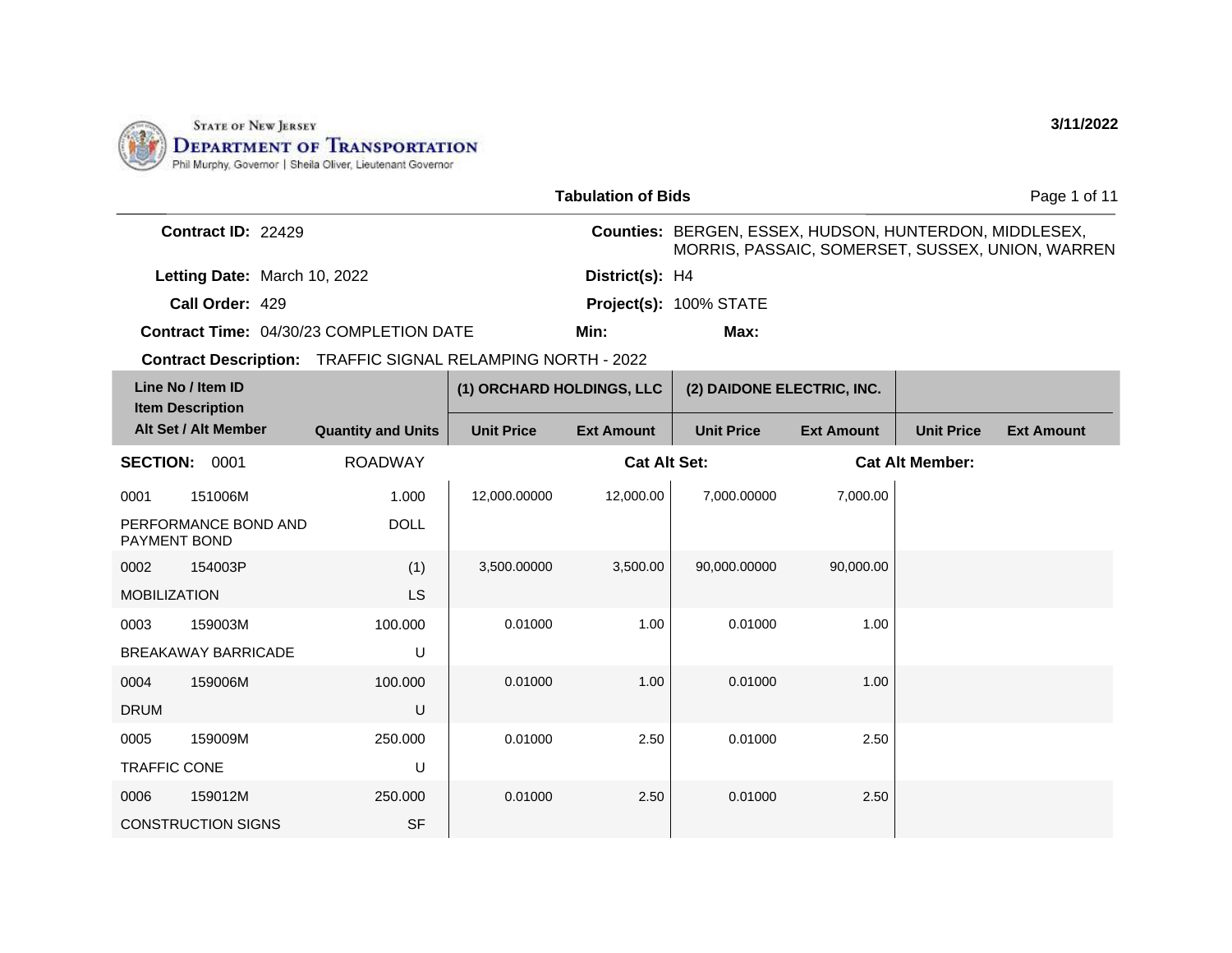

|                                              |                                                                    |                           | <b>Tabulation of Bids</b> |                        |                                                               |                        | Page 2 of 11                                     |
|----------------------------------------------|--------------------------------------------------------------------|---------------------------|---------------------------|------------------------|---------------------------------------------------------------|------------------------|--------------------------------------------------|
| <b>Contract ID: 22429</b>                    |                                                                    |                           |                           |                        | <b>Counties: BERGEN, ESSEX, HUDSON, HUNTERDON, MIDDLESEX,</b> |                        | MORRIS, PASSAIC, SOMERSET, SUSSEX, UNION, WARREN |
|                                              | Letting Date: March 10, 2022                                       |                           | District(s): H4           |                        |                                                               |                        |                                                  |
| Call Order: 429                              |                                                                    |                           |                           | Project(s): 100% STATE |                                                               |                        |                                                  |
|                                              | <b>Contract Time: 04/30/23 COMPLETION DATE</b>                     |                           | Min:                      | Max:                   |                                                               |                        |                                                  |
|                                              | <b>Contract Description:</b> TRAFFIC SIGNAL RELAMPING NORTH - 2022 |                           |                           |                        |                                                               |                        |                                                  |
| Line No / Item ID<br><b>Item Description</b> |                                                                    | (1) ORCHARD HOLDINGS, LLC |                           |                        | (2) DAIDONE ELECTRIC, INC.                                    |                        |                                                  |
| Alt Set / Alt Member                         | <b>Quantity and Units</b>                                          | <b>Unit Price</b>         | <b>Ext Amount</b>         | <b>Unit Price</b>      | <b>Ext Amount</b>                                             | <b>Unit Price</b>      | <b>Ext Amount</b>                                |
| 0001<br><b>SECTION:</b>                      | <b>ROADWAY</b>                                                     |                           | <b>Cat Alt Set:</b>       |                        |                                                               | <b>Cat Alt Member:</b> |                                                  |

| Line No / Item ID<br><b>Item Description</b> |                                                                   |                           | (1) ORCHARD HOLDINGS, LLC |                     | (2) DAIDONE ELECTRIC, INC. |                   |                        |                   |
|----------------------------------------------|-------------------------------------------------------------------|---------------------------|---------------------------|---------------------|----------------------------|-------------------|------------------------|-------------------|
| Alt Set / Alt Member                         |                                                                   | <b>Quantity and Units</b> | <b>Unit Price</b>         | <b>Ext Amount</b>   | <b>Unit Price</b>          | <b>Ext Amount</b> | <b>Unit Price</b>      | <b>Ext Amount</b> |
| <b>SECTION:</b>                              | 0001                                                              | <b>ROADWAY</b>            |                           | <b>Cat Alt Set:</b> |                            |                   | <b>Cat Alt Member:</b> |                   |
| 0007                                         | 159027M                                                           | 2.000                     | 1.00000                   | 2.00                | 13.50000                   | 27.00             |                        |                   |
|                                              | FLASHING ARROW BOARD, 4' X 8'                                     | U                         |                           |                     |                            |                   |                        |                   |
| 0008                                         | 159108M                                                           | 2.000                     | 1.00000                   | 2.00                | 1.00000                    | 2.00              |                        |                   |
|                                              | <b>TRAFFIC CONTROL TRUCK WITH</b><br><b>MOUNTED CRASH CUSHION</b> | U                         |                           |                     |                            |                   |                        |                   |
| 0009                                         | 109006M                                                           | 50,000.000                | 1.00000                   | 50,000.00           | 1.00000                    | 50,000.00         |                        |                   |
| <b>FORCE ACCOUNT</b>                         |                                                                   | <b>DOLL</b>               |                           |                     |                            |                   |                        |                   |
| 0010                                         | 701006P                                                           | 50,000                    | 1.00000                   | 50.00               | 200.00000                  | 10,000.00         |                        |                   |
|                                              | 3/4" RIGID METALLIC CONDUIT                                       | LF                        |                           |                     |                            |                   |                        |                   |
| 0011                                         | 701012P                                                           | 100.000                   | 40.00000                  | 4,000.00            | 200.00000                  | 20,000.00         |                        |                   |
|                                              | 1 1/2" RIGID METALLIC CONDUIT                                     | LF                        |                           |                     |                            |                   |                        |                   |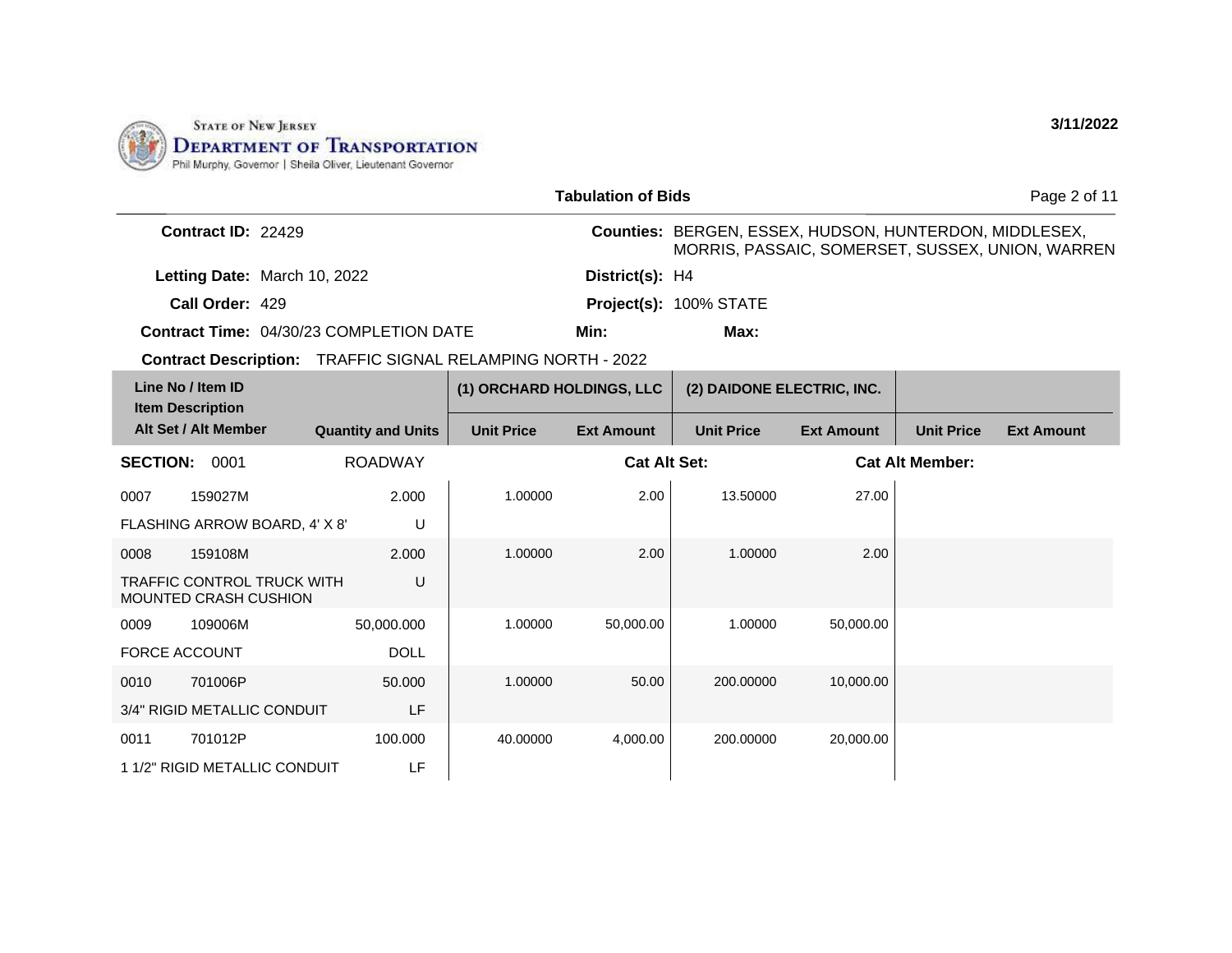

|                                              |                               |                                                                    |                           | <b>Tabulation of Bids</b> |                                                        |                   |                        | Page 3 of 11                                     |
|----------------------------------------------|-------------------------------|--------------------------------------------------------------------|---------------------------|---------------------------|--------------------------------------------------------|-------------------|------------------------|--------------------------------------------------|
|                                              | Contract ID: 22429            |                                                                    |                           |                           | Counties: BERGEN, ESSEX, HUDSON, HUNTERDON, MIDDLESEX, |                   |                        | MORRIS, PASSAIC, SOMERSET, SUSSEX, UNION, WARREN |
|                                              | Letting Date: March 10, 2022  |                                                                    |                           | District(s): H4           |                                                        |                   |                        |                                                  |
|                                              | Call Order: 429               |                                                                    |                           |                           | Project(s): 100% STATE                                 |                   |                        |                                                  |
|                                              |                               | <b>Contract Time: 04/30/23 COMPLETION DATE</b>                     |                           | Min:                      | Max:                                                   |                   |                        |                                                  |
|                                              |                               | <b>Contract Description:</b> TRAFFIC SIGNAL RELAMPING NORTH - 2022 |                           |                           |                                                        |                   |                        |                                                  |
| Line No / Item ID<br><b>Item Description</b> |                               |                                                                    | (1) ORCHARD HOLDINGS, LLC |                           | (2) DAIDONE ELECTRIC, INC.                             |                   |                        |                                                  |
|                                              | Alt Set / Alt Member          | <b>Quantity and Units</b>                                          | <b>Unit Price</b>         | <b>Ext Amount</b>         | <b>Unit Price</b>                                      | <b>Ext Amount</b> | <b>Unit Price</b>      | <b>Ext Amount</b>                                |
| <b>SECTION: 0001</b>                         |                               | <b>ROADWAY</b>                                                     |                           | <b>Cat Alt Set:</b>       |                                                        |                   | <b>Cat Alt Member:</b> |                                                  |
| 0012                                         | 701036P                       | 50.000                                                             | 5.00000                   | 250.00                    | 200.00000                                              | 10,000.00         |                        |                                                  |
| <b>CONDUIT</b>                               | 1 1/4" FLEXIBLE METALLIC      | LF                                                                 |                           |                           |                                                        |                   |                        |                                                  |
| 0013                                         | 701039P                       | 50.000                                                             | 5.00000                   | 250.00                    | 200.00000                                              | 10,000.00         |                        |                                                  |
| <b>CONDUIT</b>                               | 1 1/2" FLEXIBLE METALLIC      | LF                                                                 |                           |                           |                                                        |                   |                        |                                                  |
| 0014                                         | 701108M                       | 1.000                                                              | 2,000.00000               | 2,000.00                  | 1,382.00000                                            | 1,382.00          |                        |                                                  |
| <b>BOX</b>                                   | 12" X 10" X 8" METAL JUNCTION | U                                                                  |                           |                           |                                                        |                   |                        |                                                  |
| 0015                                         | 701192P                       | 3,000.000                                                          | 2.75000                   | 8,250.00                  | 3.90000                                                | 11,700.00         |                        |                                                  |
|                                              | GROUND WIRE, NO. 8 AWG        | LF                                                                 |                           |                           |                                                        |                   |                        |                                                  |
| 0016                                         | 701195P                       | 4,000.000                                                          | 6.00000                   | 24,000.00                 | 9.40000                                                | 37,600.00         |                        |                                                  |
| AWG                                          | MULTIPLE LIGHTING WIRE, NO. 2 | LF                                                                 |                           |                           |                                                        |                   |                        |                                                  |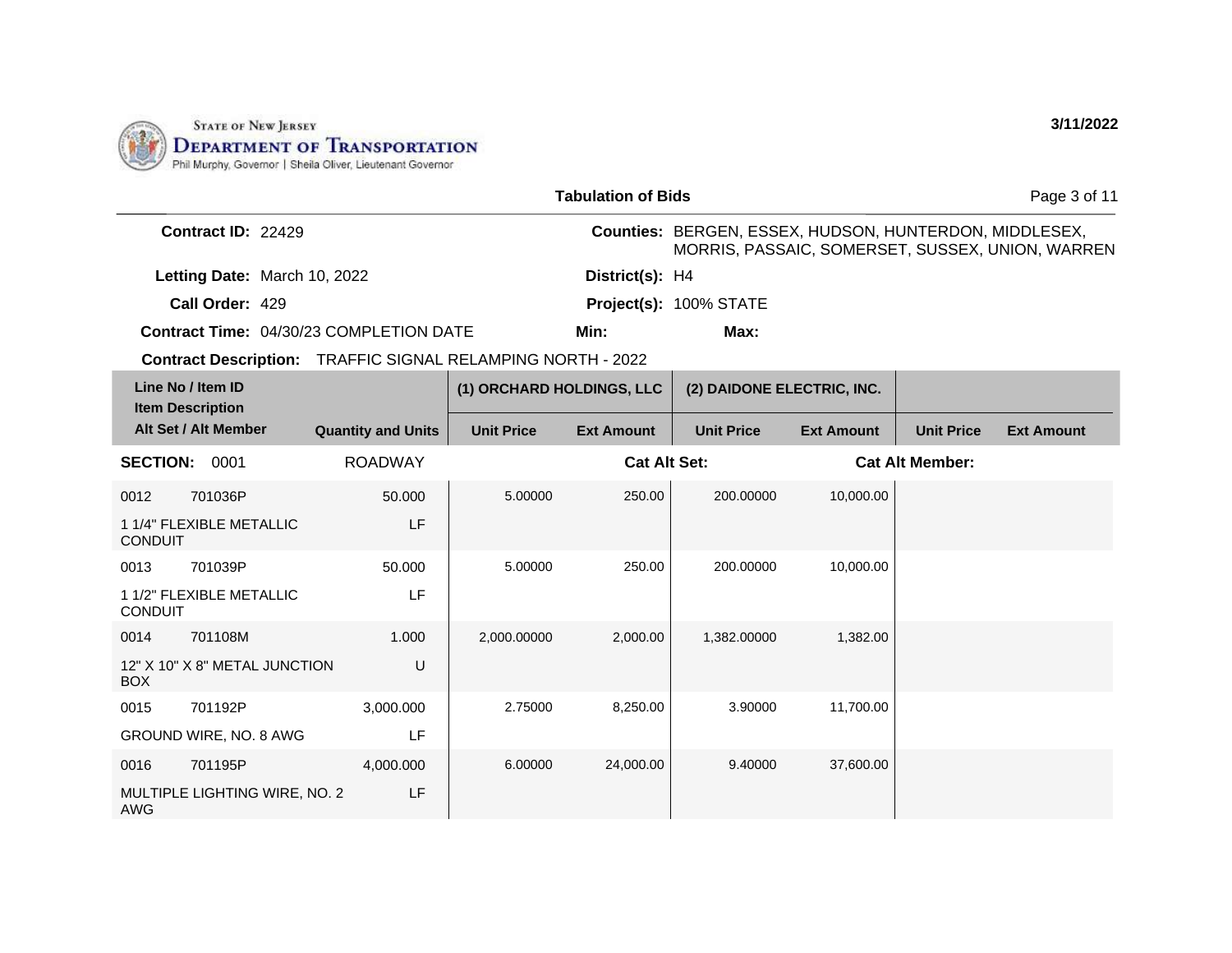

MULTIPLE LIGHTING WIRE, NO. 8

MULTIPLE LIGHTING WIRE, NO. 10

LF

LF

U

75.000

3,500.000

AWG

AWG

FUSE KITS

0020 701204P

0021 MME108M

|      |                                                |  |                           |                                       | <b>Tabulation of Bids</b> |                                                        |                   |                        | Page 4 of 11                                     |
|------|------------------------------------------------|--|---------------------------|---------------------------------------|---------------------------|--------------------------------------------------------|-------------------|------------------------|--------------------------------------------------|
|      | Contract ID: 22429                             |  |                           |                                       |                           | Counties: BERGEN, ESSEX, HUDSON, HUNTERDON, MIDDLESEX, |                   |                        | MORRIS, PASSAIC, SOMERSET, SUSSEX, UNION, WARREN |
|      | Letting Date: March 10, 2022                   |  |                           |                                       | District(s): H4           |                                                        |                   |                        |                                                  |
|      | Call Order: 429                                |  |                           |                                       |                           | Project(s): 100% STATE                                 |                   |                        |                                                  |
|      | <b>Contract Time: 04/30/23 COMPLETION DATE</b> |  |                           |                                       | Min:                      | Max:                                                   |                   |                        |                                                  |
|      | <b>Contract Description:</b>                   |  |                           | TRAFFIC SIGNAL RELAMPING NORTH - 2022 |                           |                                                        |                   |                        |                                                  |
|      | Line No / Item ID<br><b>Item Description</b>   |  |                           | (1) ORCHARD HOLDINGS, LLC             |                           | (2) DAIDONE ELECTRIC, INC.                             |                   |                        |                                                  |
|      | Alt Set / Alt Member                           |  | <b>Quantity and Units</b> | <b>Unit Price</b>                     | <b>Ext Amount</b>         | <b>Unit Price</b>                                      | <b>Ext Amount</b> | <b>Unit Price</b>      | <b>Ext Amount</b>                                |
|      | <b>SECTION: 0001</b>                           |  | <b>ROADWAY</b>            |                                       | <b>Cat Alt Set:</b>       |                                                        |                   | <b>Cat Alt Member:</b> |                                                  |
| 0017 | 701196P                                        |  | 50.000                    | 1.00000                               | 50.00                     | 6.10000                                                | 305.00            |                        |                                                  |
| AWG  | MULTIPLE LIGHTING WIRE, NO. 4                  |  | LF                        |                                       |                           |                                                        |                   |                        |                                                  |
| 0018 | 701198P                                        |  | 1,000.000                 | 1.00000                               | 1,000.00                  | 7.60000                                                | 7,600.00          |                        |                                                  |
| AWG  | MULTIPLE LIGHTING WIRE, NO. 6                  |  | LF                        |                                       |                           |                                                        |                   |                        |                                                  |
| 0019 | 701201P                                        |  | 1,200.000                 | 3.50000                               | 4,200.00                  | 6.10000                                                | 7,320.00          |                        |                                                  |

3.50000 12,250.00 6.90000 24,150.00

**3/11/2022**

50.00000 3,750.00 336.00000 25,200.00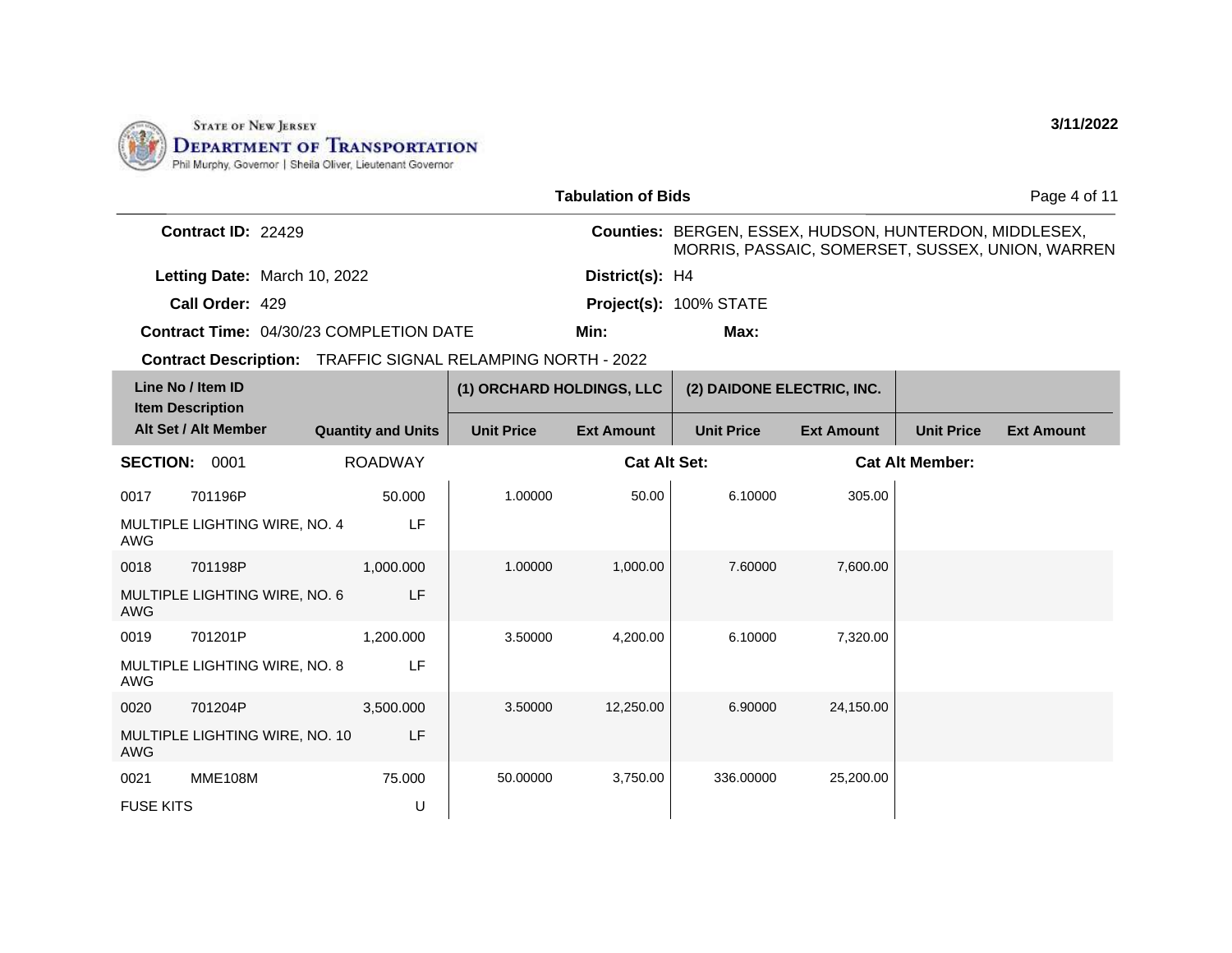

INSTALLATION

|                     |                                              |                                                                    |                           | <b>Tabulation of Bids</b> |                                                        |                   |                        | Page 5 of 11                                     |
|---------------------|----------------------------------------------|--------------------------------------------------------------------|---------------------------|---------------------------|--------------------------------------------------------|-------------------|------------------------|--------------------------------------------------|
|                     | Contract ID: 22429                           |                                                                    |                           |                           | Counties: BERGEN, ESSEX, HUDSON, HUNTERDON, MIDDLESEX, |                   |                        | MORRIS, PASSAIC, SOMERSET, SUSSEX, UNION, WARREN |
|                     | Letting Date: March 10, 2022                 |                                                                    |                           | District(s): H4           |                                                        |                   |                        |                                                  |
|                     | Call Order: 429                              |                                                                    |                           |                           | Project(s): 100% STATE                                 |                   |                        |                                                  |
|                     |                                              | <b>Contract Time: 04/30/23 COMPLETION DATE</b>                     |                           | Min:                      | Max:                                                   |                   |                        |                                                  |
|                     |                                              | <b>Contract Description:</b> TRAFFIC SIGNAL RELAMPING NORTH - 2022 |                           |                           |                                                        |                   |                        |                                                  |
|                     | Line No / Item ID<br><b>Item Description</b> |                                                                    | (1) ORCHARD HOLDINGS, LLC |                           | (2) DAIDONE ELECTRIC, INC.                             |                   |                        |                                                  |
|                     | Alt Set / Alt Member                         | <b>Quantity and Units</b>                                          | <b>Unit Price</b>         | <b>Ext Amount</b>         | <b>Unit Price</b>                                      | <b>Ext Amount</b> | <b>Unit Price</b>      | <b>Ext Amount</b>                                |
| <b>SECTION:</b>     | 0001                                         | <b>ROADWAY</b>                                                     |                           | <b>Cat Alt Set:</b>       |                                                        |                   | <b>Cat Alt Member:</b> |                                                  |
| 0022                | MME002M                                      | 95.000                                                             | 10.00000                  | 950.00                    | 132.00000                                              | 12,540.00         |                        |                                                  |
|                     | <b>CONDUIT CLEARING</b>                      | LF                                                                 |                           |                           |                                                        |                   |                        |                                                  |
| 0023                | MME010M                                      | 125.000                                                            | 240.00000                 | 30,000.00                 | 811.00000                                              | 101,375.00        |                        |                                                  |
|                     | <b>TROUBLESHOOTING</b>                       | MH                                                                 |                           |                           |                                                        |                   |                        |                                                  |
| 0024                | MME024M                                      | 75.000                                                             | 150.00000                 | 11,250.00                 | 268.00000                                              | 20,100.00         |                        |                                                  |
|                     | <b>HIGHWAY LIGHTING RELAMPING</b>            | U                                                                  |                           |                           |                                                        |                   |                        |                                                  |
| 0025                | <b>MME102M</b>                               | 40.000                                                             | 365.00000                 | 14,600.00                 | 656.00000                                              | 26,240.00         |                        |                                                  |
| <b>INSTALLATION</b> | <b>LIGHTING ASSEMBLIES</b>                   | U                                                                  |                           |                           |                                                        |                   |                        |                                                  |
| 0026                | MME017M                                      | 10.000                                                             | 450.00000                 | 4,500.00                  | 483.00000                                              | 4,830.00          |                        |                                                  |
|                     | HIGHWAY LIGHTING BALLAST                     | U                                                                  |                           |                           |                                                        |                   |                        |                                                  |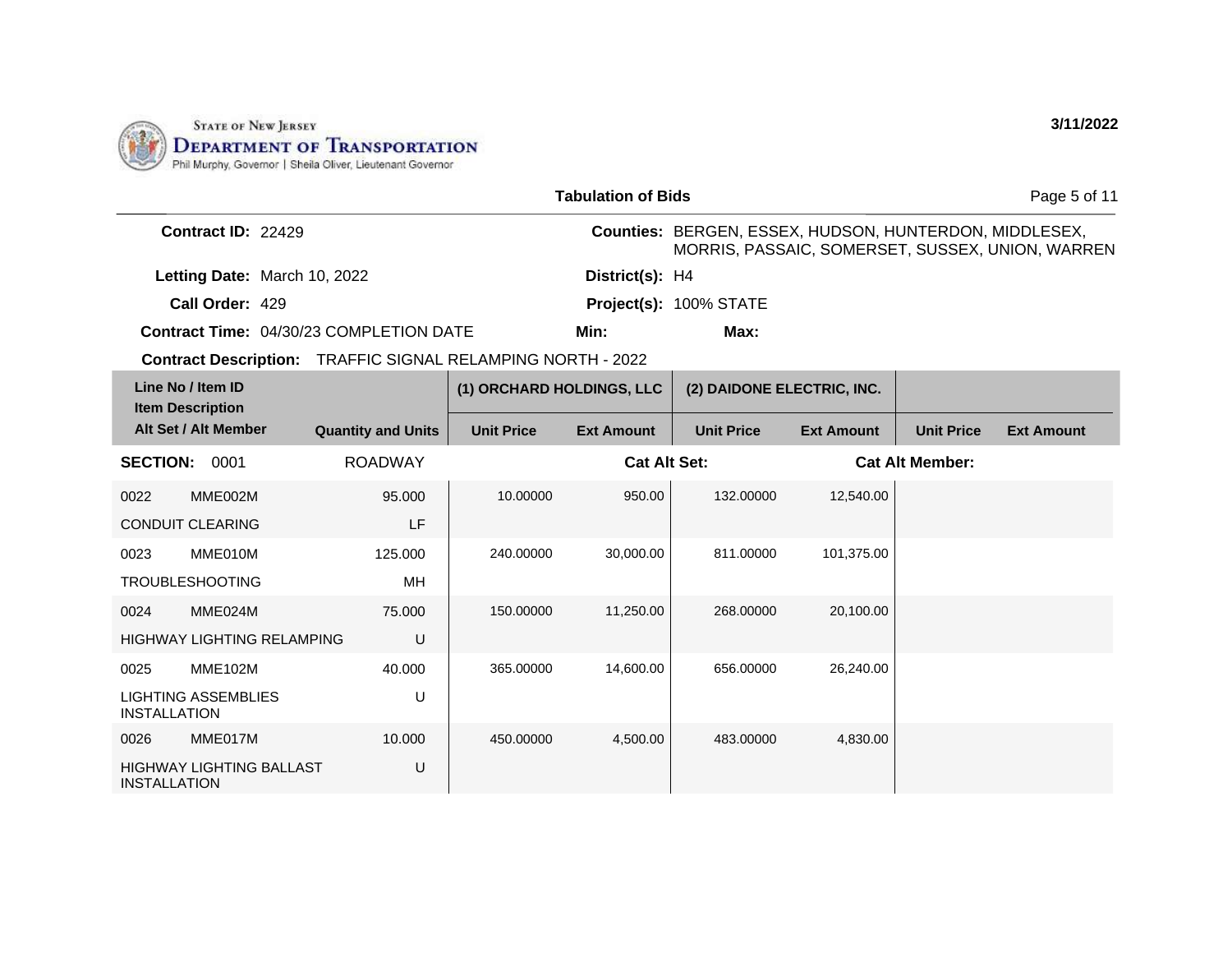

0031 MME093M

X

LIGHTING ASSEMBLIES, TYPE L-R-

2.000 U

|                 |                                              |                                                |                           | <b>Tabulation of Bids</b> |                                                        |                   |                        | Page 6 of 11                                     |
|-----------------|----------------------------------------------|------------------------------------------------|---------------------------|---------------------------|--------------------------------------------------------|-------------------|------------------------|--------------------------------------------------|
|                 | Contract ID: 22429                           |                                                |                           |                           | Counties: BERGEN, ESSEX, HUDSON, HUNTERDON, MIDDLESEX, |                   |                        | MORRIS, PASSAIC, SOMERSET, SUSSEX, UNION, WARREN |
|                 | Letting Date: March 10, 2022                 |                                                |                           | District(s): H4           |                                                        |                   |                        |                                                  |
|                 | Call Order: 429                              |                                                |                           |                           | Project(s): 100% STATE                                 |                   |                        |                                                  |
|                 |                                              | <b>Contract Time: 04/30/23 COMPLETION DATE</b> |                           | Min:                      | Max:                                                   |                   |                        |                                                  |
|                 | <b>Contract Description:</b>                 | TRAFFIC SIGNAL RELAMPING NORTH - 2022          |                           |                           |                                                        |                   |                        |                                                  |
|                 | Line No / Item ID<br><b>Item Description</b> |                                                | (1) ORCHARD HOLDINGS, LLC |                           | (2) DAIDONE ELECTRIC, INC.                             |                   |                        |                                                  |
|                 | Alt Set / Alt Member                         | <b>Quantity and Units</b>                      | <b>Unit Price</b>         | <b>Ext Amount</b>         | <b>Unit Price</b>                                      | <b>Ext Amount</b> | <b>Unit Price</b>      | <b>Ext Amount</b>                                |
| <b>SECTION:</b> | 0001                                         | <b>ROADWAY</b>                                 |                           | <b>Cat Alt Set:</b>       |                                                        |                   | <b>Cat Alt Member:</b> |                                                  |
| 0027            | <b>MME100M</b>                               | 2.000                                          | 1,660.00000               | 3,320.00                  | 9.346.00000                                            | 18,692.00         |                        |                                                  |
|                 | <b>TOWER RELAMPING</b>                       | U                                              |                           |                           |                                                        |                   |                        |                                                  |
| 0028            | <b>MME101M</b>                               | 16,000                                         | 2,500.00000               | 40,000.00                 | 2,287.00000                                            | 36,592.00         |                        |                                                  |
|                 | <b>TOWER LUMINAIRE INSTALLATION</b>          | U                                              |                           |                           |                                                        |                   |                        |                                                  |
| 0029            | 703030M                                      | 1.000                                          | 136,500.00000             | 136,500.00                | 454,865.00000                                          | 454,865.00        |                        |                                                  |
|                 | <b>TOWER LIGHTING</b>                        | U                                              |                           |                           |                                                        |                   |                        |                                                  |
| 0030            | MME055M                                      | 210.000                                        | 2,150.00000               | 451,500.00                | 2,107.00000                                            | 442,470.00        |                        |                                                  |
|                 | <b>SIGN LUMINAIRE INSTALLATION</b>           | U                                              |                           |                           |                                                        |                   |                        |                                                  |

460.00000 920.00 920.00 1,303.00000 2,606.00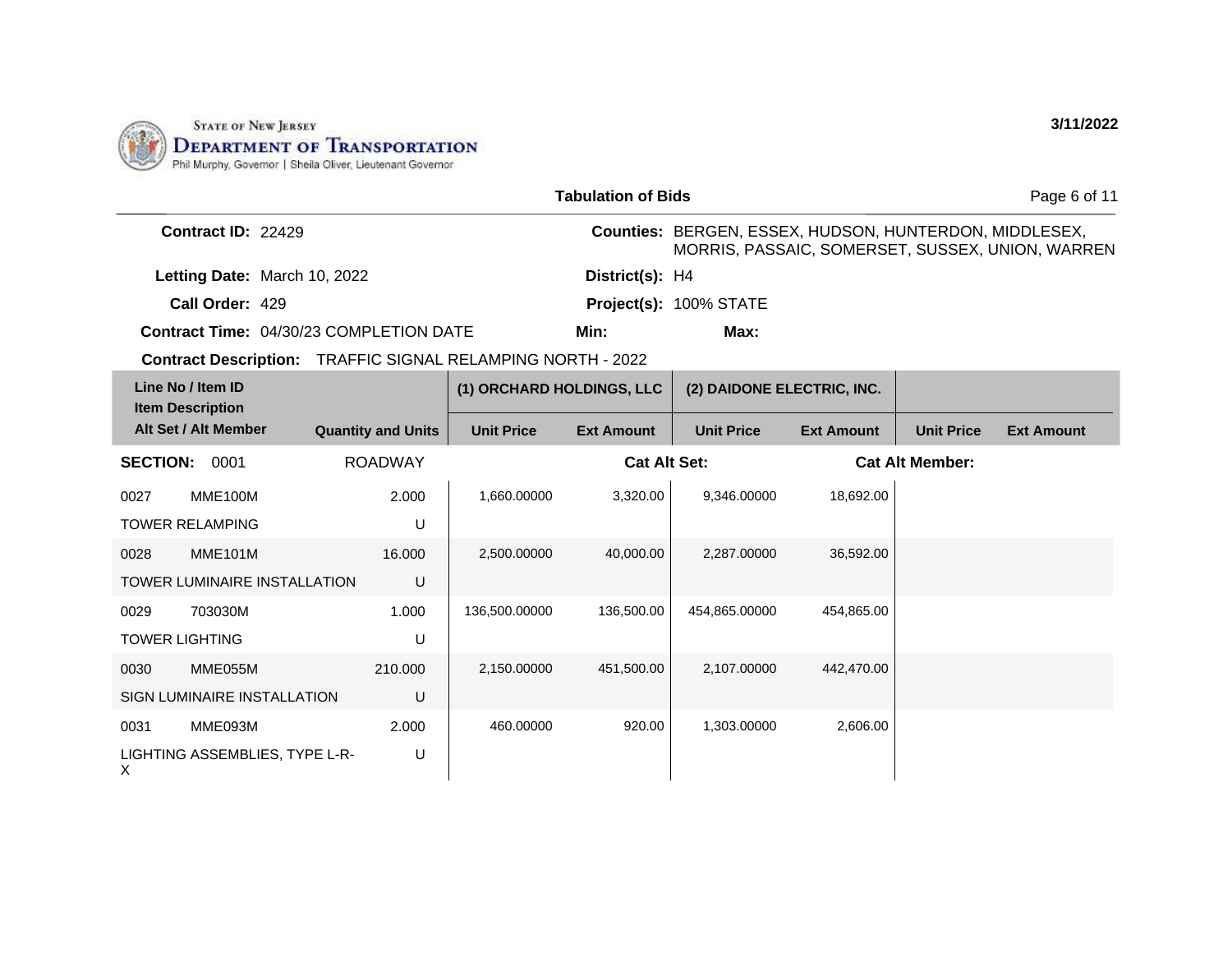

|           |                                                                    |                           |                           | <b>Tabulation of Bids</b> |                                                        |                   |                        | Page 7 of 11                                     |
|-----------|--------------------------------------------------------------------|---------------------------|---------------------------|---------------------------|--------------------------------------------------------|-------------------|------------------------|--------------------------------------------------|
|           | Contract ID: 22429                                                 |                           |                           |                           | Counties: BERGEN, ESSEX, HUDSON, HUNTERDON, MIDDLESEX, |                   |                        | MORRIS, PASSAIC, SOMERSET, SUSSEX, UNION, WARREN |
|           | Letting Date: March 10, 2022                                       |                           |                           | District(s): H4           |                                                        |                   |                        |                                                  |
|           | Call Order: 429                                                    |                           |                           |                           | Project(s): 100% STATE                                 |                   |                        |                                                  |
|           | Contract Time: 04/30/23 COMPLETION DATE                            |                           |                           | Min:                      | Max:                                                   |                   |                        |                                                  |
|           | <b>Contract Description: TRAFFIC SIGNAL RELAMPING NORTH - 2022</b> |                           |                           |                           |                                                        |                   |                        |                                                  |
|           | Line No / Item ID<br><b>Item Description</b>                       |                           | (1) ORCHARD HOLDINGS, LLC |                           | (2) DAIDONE ELECTRIC, INC.                             |                   |                        |                                                  |
|           | Alt Set / Alt Member                                               | <b>Quantity and Units</b> | <b>Unit Price</b>         | <b>Ext Amount</b>         | <b>Unit Price</b>                                      | <b>Ext Amount</b> | <b>Unit Price</b>      | <b>Ext Amount</b>                                |
|           | <b>SECTION: 0001</b>                                               | <b>ROADWAY</b>            |                           | <b>Cat Alt Set:</b>       |                                                        |                   | <b>Cat Alt Member:</b> |                                                  |
| 0032      | MME094M                                                            | 2.000                     | 460.00000                 | 920.00                    | 1,303.00000                                            | 2,606.00          |                        |                                                  |
| <b>CF</b> | LIGHTING ASSEMBLIES, TYPE L-R-                                     | U                         |                           |                           |                                                        |                   |                        |                                                  |
| 0033      | MME095M                                                            | 2.000                     | 925.00000                 | 1,850.00                  | 2,330.00000                                            | 4,660.00          |                        |                                                  |
| $V-X$     | LIGHTING ASSEMBLIES, TYPE L-R-                                     | U                         |                           |                           |                                                        |                   |                        |                                                  |
| 0034      | MME096M                                                            | 2.000                     | 1,085.00000               | 2,170.00                  | 2,150.00000                                            | 4,300.00          |                        |                                                  |
| MG.       | LIGHTING ASSEMBLIES, TYPE L-R-                                     | U                         |                           |                           |                                                        |                   |                        |                                                  |
| 0035      | MME097M                                                            | 2.000                     | 2,000.00000               | 4,000.00                  | 3,316.00000                                            | 6,632.00          |                        |                                                  |
| U-W       | LIGHTING ASSEMBLIES, TYPE L-R-                                     | U                         |                           |                           |                                                        |                   |                        |                                                  |
| 0036      | MME098M                                                            | 2.000                     | 2,000.00000               | 4,000.00                  | 2,278.00000                                            | 4,556.00          |                        |                                                  |
| U-P       | LIGHTING ASSEMBLIES, TYPE L-R-                                     | U                         |                           |                           |                                                        |                   |                        |                                                  |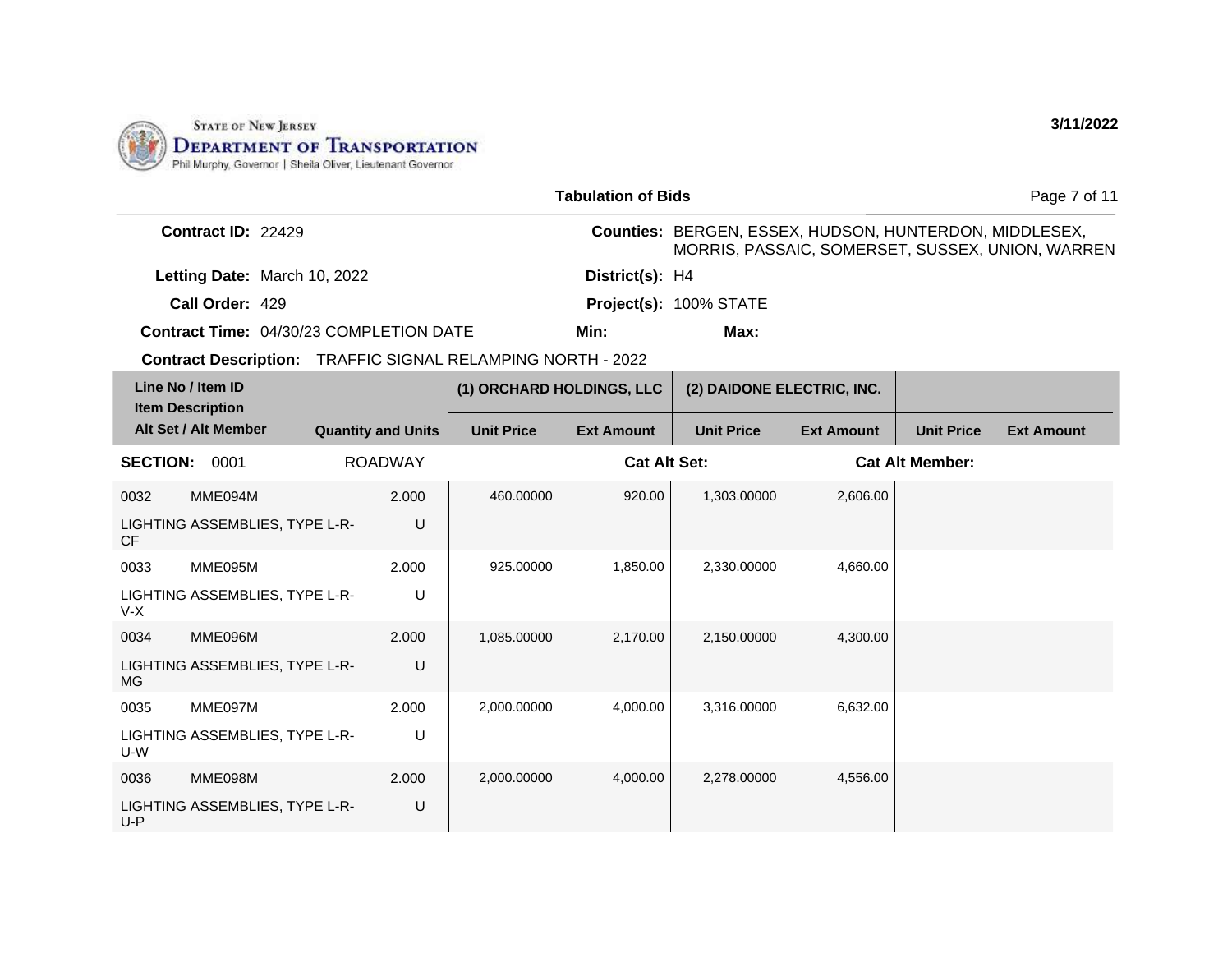

BASE DOOR, TYPE L

0039 MME027M PEC REPLACEMENT

0040 MME011M BASE DOOR, TYPE T/C

0041 MME012M BASE DOOR, TYPE K

0042 MME013M BASE DOOR, TYPE P

|                 |                                              |                                                                    |                           | <b>Tabulation of Bids</b> |                                                               |                   |                        | Page 8 of 11                                     |
|-----------------|----------------------------------------------|--------------------------------------------------------------------|---------------------------|---------------------------|---------------------------------------------------------------|-------------------|------------------------|--------------------------------------------------|
|                 | Contract ID: 22429                           |                                                                    |                           |                           | <b>Counties: BERGEN, ESSEX, HUDSON, HUNTERDON, MIDDLESEX,</b> |                   |                        | MORRIS, PASSAIC, SOMERSET, SUSSEX, UNION, WARREN |
|                 | Letting Date: March 10, 2022                 |                                                                    |                           | District(s): H4           |                                                               |                   |                        |                                                  |
|                 | Call Order: 429                              |                                                                    |                           |                           | Project(s): 100% STATE                                        |                   |                        |                                                  |
|                 |                                              | <b>Contract Time: 04/30/23 COMPLETION DATE</b>                     |                           | Min:                      | Max:                                                          |                   |                        |                                                  |
|                 |                                              | <b>Contract Description:</b> TRAFFIC SIGNAL RELAMPING NORTH - 2022 |                           |                           |                                                               |                   |                        |                                                  |
|                 | Line No / Item ID<br><b>Item Description</b> |                                                                    | (1) ORCHARD HOLDINGS, LLC |                           | (2) DAIDONE ELECTRIC, INC.                                    |                   |                        |                                                  |
|                 | Alt Set / Alt Member                         | <b>Quantity and Units</b>                                          | <b>Unit Price</b>         | <b>Ext Amount</b>         | <b>Unit Price</b>                                             | <b>Ext Amount</b> | <b>Unit Price</b>      | <b>Ext Amount</b>                                |
| <b>SECTION:</b> | 0001                                         | <b>ROADWAY</b>                                                     |                           | <b>Cat Alt Set:</b>       |                                                               |                   | <b>Cat Alt Member:</b> |                                                  |
| 0037            | <b>MME103M</b>                               | 2.000                                                              | 445.00000                 | 890.00                    | 1,268.00000                                                   | 2,536.00          |                        |                                                  |
| 40-Y            | LIGHTING ASSEMBLIES, TYPE L-R-               | U                                                                  |                           |                           |                                                               |                   |                        |                                                  |
| 0038            | MME026M                                      | 5.000                                                              | 60.00000                  | 300.00                    | 205.00000                                                     | 1,025.00          |                        |                                                  |

65.00000 130.00 332.00000 664.00

90.00000 900.00 214.00000 2,140.00

95.00000 475.00 222.00000 1,110.00

85.00000 170.00 205.00000 410.00

U

2.000 U

10.000

5.000 U

2.000 U

U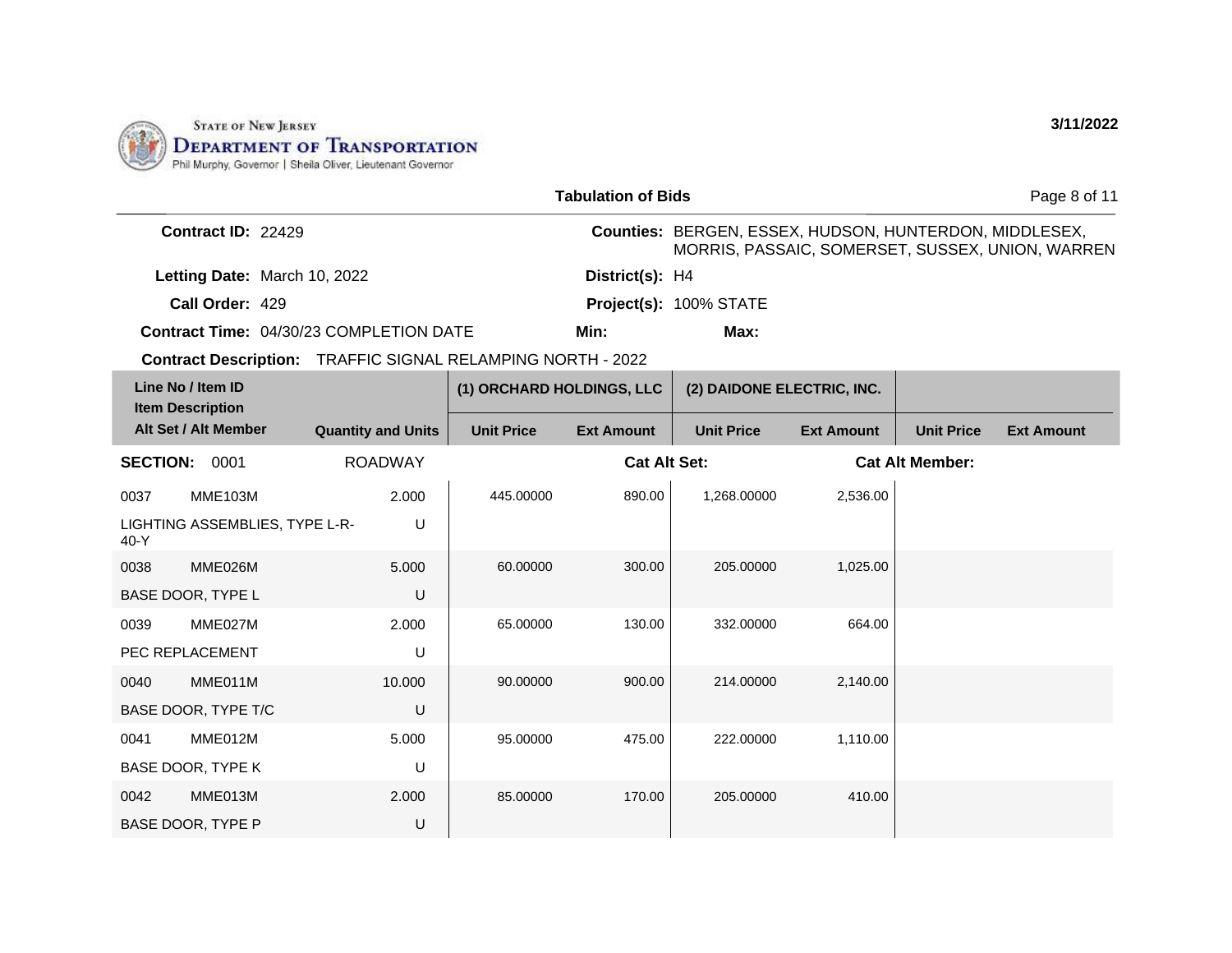

|                           |                                                | <b>Tabulation of Bids</b> |                                                                                                            | Page 9 of 11 |
|---------------------------|------------------------------------------------|---------------------------|------------------------------------------------------------------------------------------------------------|--------------|
| <b>Contract ID: 22429</b> |                                                |                           | Counties: BERGEN, ESSEX, HUDSON, HUNTERDON, MIDDLESEX,<br>MORRIS, PASSAIC, SOMERSET, SUSSEX, UNION, WARREN |              |
|                           | Letting Date: March 10, 2022                   | District(s): H4           |                                                                                                            |              |
| Call Order: 429           |                                                |                           | Project(s): 100% STATE                                                                                     |              |
|                           | <b>Contract Time: 04/30/23 COMPLETION DATE</b> | Min:                      | Max:                                                                                                       |              |

Contract Description: TRAFFIC SIGNAL RELAMPING NORTH - 2022

| Line No / Item ID<br><b>Item Description</b> |                                                   | (1) ORCHARD HOLDINGS, LLC |                   | (2) DAIDONE ELECTRIC, INC. |                   |                   |                        |                   |
|----------------------------------------------|---------------------------------------------------|---------------------------|-------------------|----------------------------|-------------------|-------------------|------------------------|-------------------|
|                                              | Alt Set / Alt Member<br><b>Quantity and Units</b> |                           | <b>Unit Price</b> | <b>Ext Amount</b>          | <b>Unit Price</b> | <b>Ext Amount</b> | <b>Unit Price</b>      | <b>Ext Amount</b> |
| <b>SECTION:</b>                              | 0001                                              | <b>ROADWAY</b>            |                   | <b>Cat Alt Set:</b>        |                   |                   | <b>Cat Alt Member:</b> |                   |
| 0043                                         | MME085M                                           | 3.000                     | 55.00000          | 165.00                     | 150.00000         | 450.00            |                        |                   |
|                                              | <b>VISOR REPLACEMENT</b>                          | U                         |                   |                            |                   |                   |                        |                   |
| 0044                                         | MMG055M                                           | 10.000                    | 75.00000          | 750.00                     | 129.00000         | 1,290.00          |                        |                   |
|                                              | <b>SCOOP TUNNEL VISOR</b>                         | U                         |                   |                            |                   |                   |                        |                   |
| 0045                                         | MME068M                                           | 35.000                    | 75.00000          | 2,625.00                   | 298,00000         | 10,430.00         |                        |                   |
|                                              | LED TYPE R-ARROW-R                                | U                         |                   |                            |                   |                   |                        |                   |
| 0046                                         | MME069M                                           | 50.000                    | 75.00000          | 3,750.00                   | 298,00000         | 14,900.00         |                        |                   |
|                                              | LED TYPE A-ARROW-R                                | U                         |                   |                            |                   |                   |                        |                   |
| 0047                                         | MME070M                                           | 50.000                    | 75.00000          | 3,750.00                   | 298.00000         | 14,900.00         |                        |                   |
|                                              | <b>LED TYPE G-ARROW-R</b>                         | U                         |                   |                            |                   |                   |                        |                   |
| 0048                                         | MME071M                                           | 50.000                    | 118.00000         | 5,900.00                   | 375.00000         | 18,750.00         |                        |                   |
|                                              | LED TYPE A/G-ARROW-R                              | U                         |                   |                            |                   |                   |                        |                   |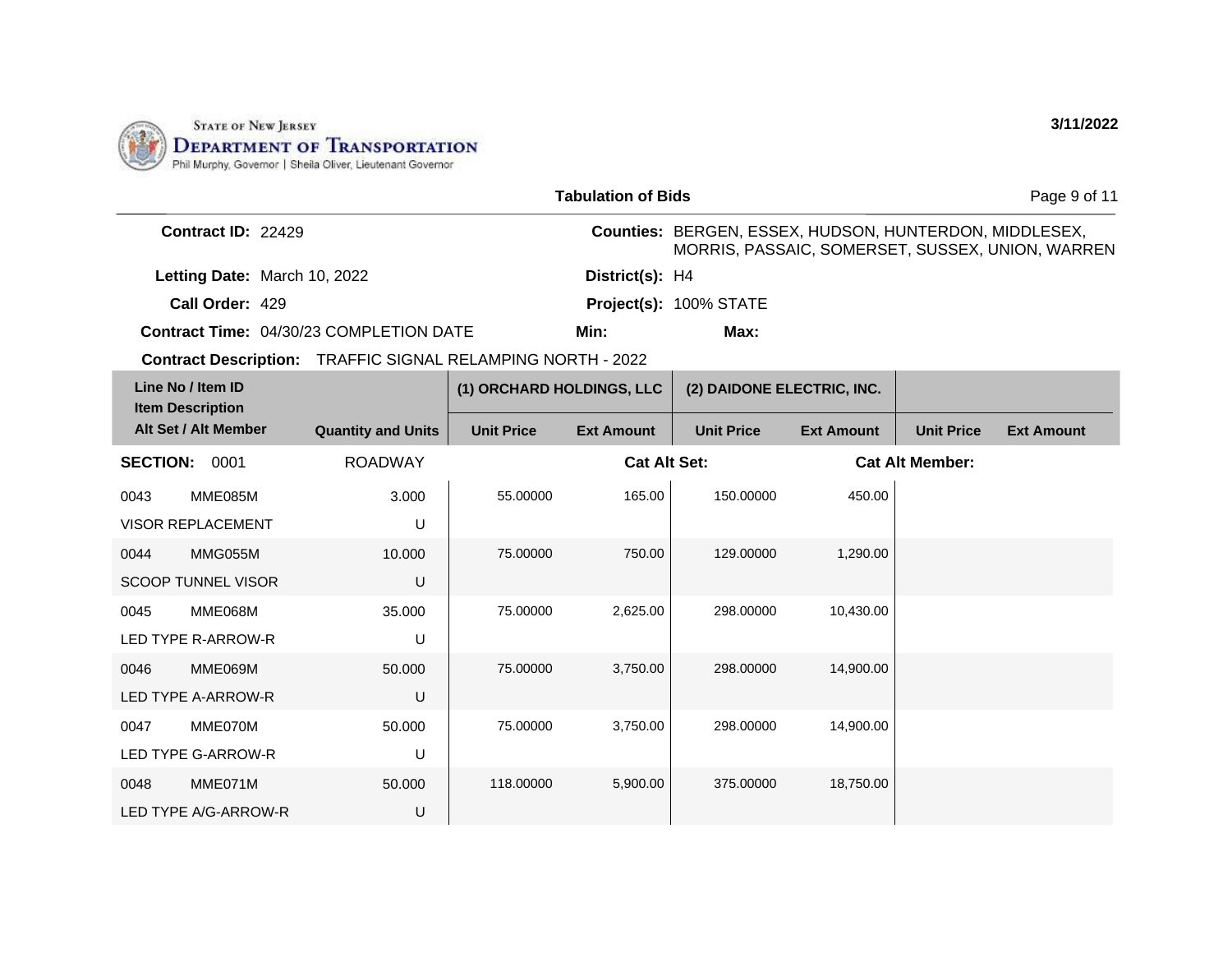

|                                              |                                                | <b>Tabulation of Bids</b>                                          |                                                               | Page 10 of 11                                    |
|----------------------------------------------|------------------------------------------------|--------------------------------------------------------------------|---------------------------------------------------------------|--------------------------------------------------|
| <b>Contract ID: 22429</b>                    |                                                |                                                                    | <b>Counties: BERGEN, ESSEX, HUDSON, HUNTERDON, MIDDLESEX,</b> | MORRIS, PASSAIC, SOMERSET, SUSSEX, UNION, WARREN |
|                                              | Letting Date: March 10, 2022                   | District(s): H4                                                    |                                                               |                                                  |
| Call Order: 429                              |                                                |                                                                    | Project(s): 100% STATE                                        |                                                  |
|                                              | <b>Contract Time: 04/30/23 COMPLETION DATE</b> | Min:                                                               | Max:                                                          |                                                  |
|                                              |                                                | <b>Contract Description: TRAFFIC SIGNAL RELAMPING NORTH - 2022</b> |                                                               |                                                  |
| Line No / Item ID<br><b>Item Description</b> |                                                | (1) ORCHARD HOLDINGS, LLC                                          | (2) DAIDONE ELECTRIC, INC.                                    |                                                  |
|                                              |                                                |                                                                    |                                                               |                                                  |

|                 | Alt Set / Alt Member         | <b>Quantity and Units</b> | <b>Unit Price</b> | <b>Ext Amount</b>   | <b>Unit Price</b> | <b>Ext Amount</b> | <b>Unit Price</b>      | <b>Ext Amount</b> |
|-----------------|------------------------------|---------------------------|-------------------|---------------------|-------------------|-------------------|------------------------|-------------------|
| <b>SECTION:</b> | 0001                         | <b>ROADWAY</b>            |                   | <b>Cat Alt Set:</b> |                   |                   | <b>Cat Alt Member:</b> |                   |
| 0049            | MME091M                      | 150.000                   | 250.00000         | 37,500.00           | 711.00000         | 106,650.00        |                        |                   |
| LED TYEP 12 RAG |                              | U                         |                   |                     |                   |                   |                        |                   |
| 0050            | MME092M                      | 150.000                   | 240.00000         | 36,000.00           | 693.00000         | 103,950.00        |                        |                   |
| LED TYPE 8 RAG  |                              | U                         |                   |                     |                   |                   |                        |                   |
| 0051            | <b>MME139M</b>               | 15.000                    | 165.00000         | 2,475.00            | 454.00000         | 6,810.00          |                        |                   |
|                 | ADA Push Button Installation | U                         |                   |                     |                   |                   |                        |                   |
| 0052            | MME015M                      | 2.000                     | 335.00000         | 670.00              | 454.00000         | 908.00            |                        |                   |
|                 | PEDESTRIAN LED INSTALLATION  | U                         |                   |                     |                   |                   |                        |                   |
| 0053            | MMG056M                      | 40.000                    | 500.00000         | 20,000.00           | 405.00000         | 16,200.00         |                        |                   |
| <b>CRANE</b>    |                              | МH                        |                   |                     |                   |                   |                        |                   |
| 0054            | <b>MME149M</b>               | 40.000                    | 3,000.00000       | 120,000.00          | 1,838.00000       | 73,520.00         |                        |                   |
|                 | POLE BRIDGE REPLACEMENT      | EACH                      |                   |                     |                   |                   |                        |                   |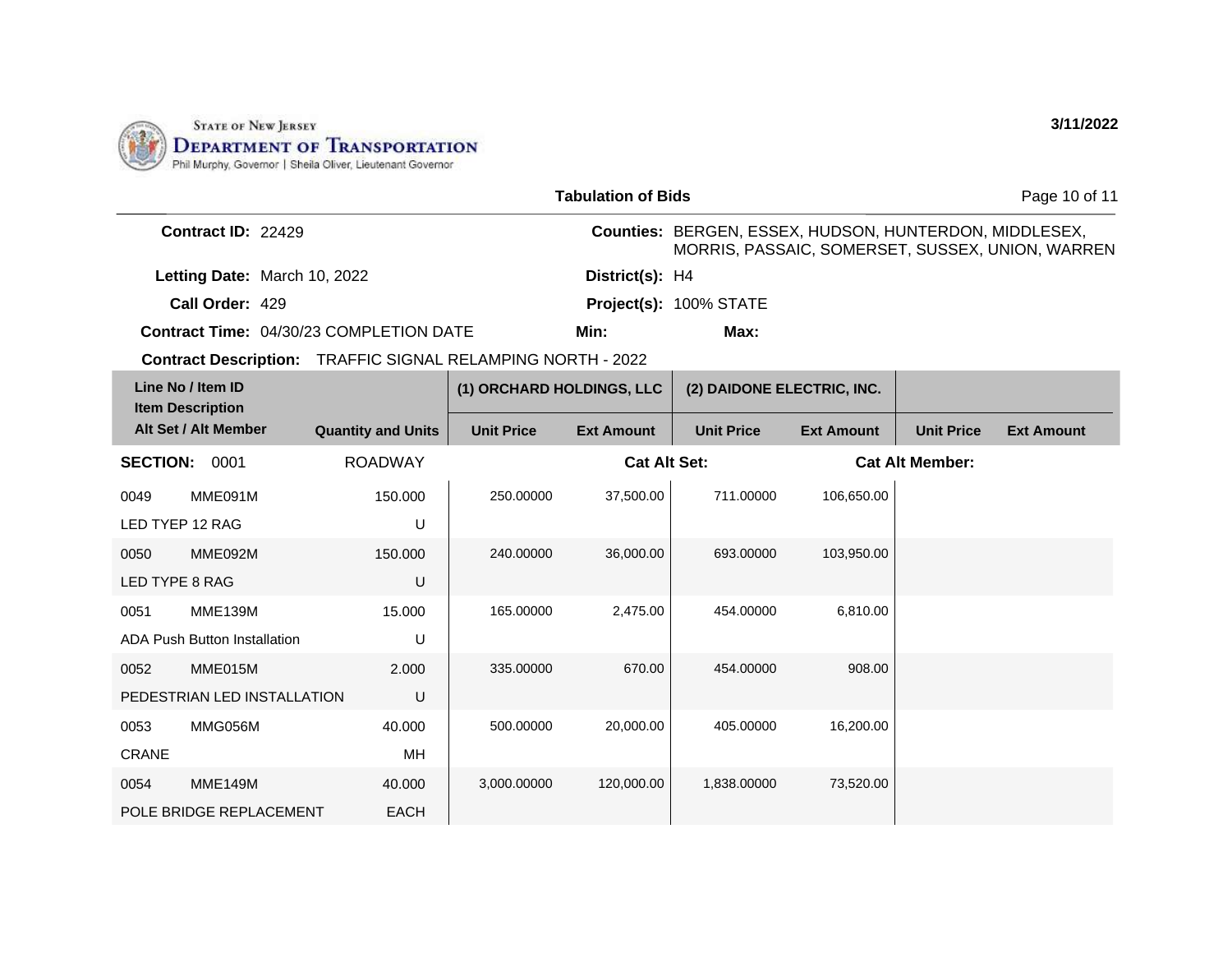

| <b>Tabulation of Bids</b>                                          |                           |                                                                                                                   |                           |                   |                            | Page 11 of 11     |                   |
|--------------------------------------------------------------------|---------------------------|-------------------------------------------------------------------------------------------------------------------|---------------------------|-------------------|----------------------------|-------------------|-------------------|
| <b>Contract ID: 22429</b>                                          |                           | <b>Counties: BERGEN, ESSEX, HUDSON, HUNTERDON, MIDDLESEX,</b><br>MORRIS, PASSAIC, SOMERSET, SUSSEX, UNION, WARREN |                           |                   |                            |                   |                   |
| Letting Date: March 10, 2022                                       |                           |                                                                                                                   | District(s): H4           |                   |                            |                   |                   |
| Call Order: 429                                                    |                           |                                                                                                                   | Project(s): 100% STATE    |                   |                            |                   |                   |
| <b>Contract Time: 04/30/23 COMPLETION DATE</b>                     |                           |                                                                                                                   | Min:                      | Max:              |                            |                   |                   |
| <b>Contract Description: TRAFFIC SIGNAL RELAMPING NORTH - 2022</b> |                           |                                                                                                                   |                           |                   |                            |                   |                   |
| Line No / Item ID<br><b>Item Description</b>                       |                           |                                                                                                                   | (1) ORCHARD HOLDINGS, LLC |                   | (2) DAIDONE ELECTRIC, INC. |                   |                   |
| Alt Set / Alt Member                                               | <b>Quantity and Units</b> | <b>Unit Price</b>                                                                                                 | <b>Ext Amount</b>         | <b>Unit Price</b> | <b>Ext Amount</b>          | <b>Unit Price</b> | <b>Ext Amount</b> |
| <b>Section Totals:</b>                                             |                           |                                                                                                                   | \$1,068,491.00            |                   | \$1,832,000.00             |                   |                   |
| <b>Contract Totals</b>                                             |                           | \$1,068,491.00                                                                                                    |                           | \$1,832,000.00    |                            |                   |                   |
| <b>Cost Plus Time Totals</b>                                       |                           |                                                                                                                   | \$1,068,491.00            |                   | \$1,832,000.00             |                   |                   |
| () indicates item is bid as Lump Sum                               |                           |                                                                                                                   |                           |                   |                            |                   |                   |